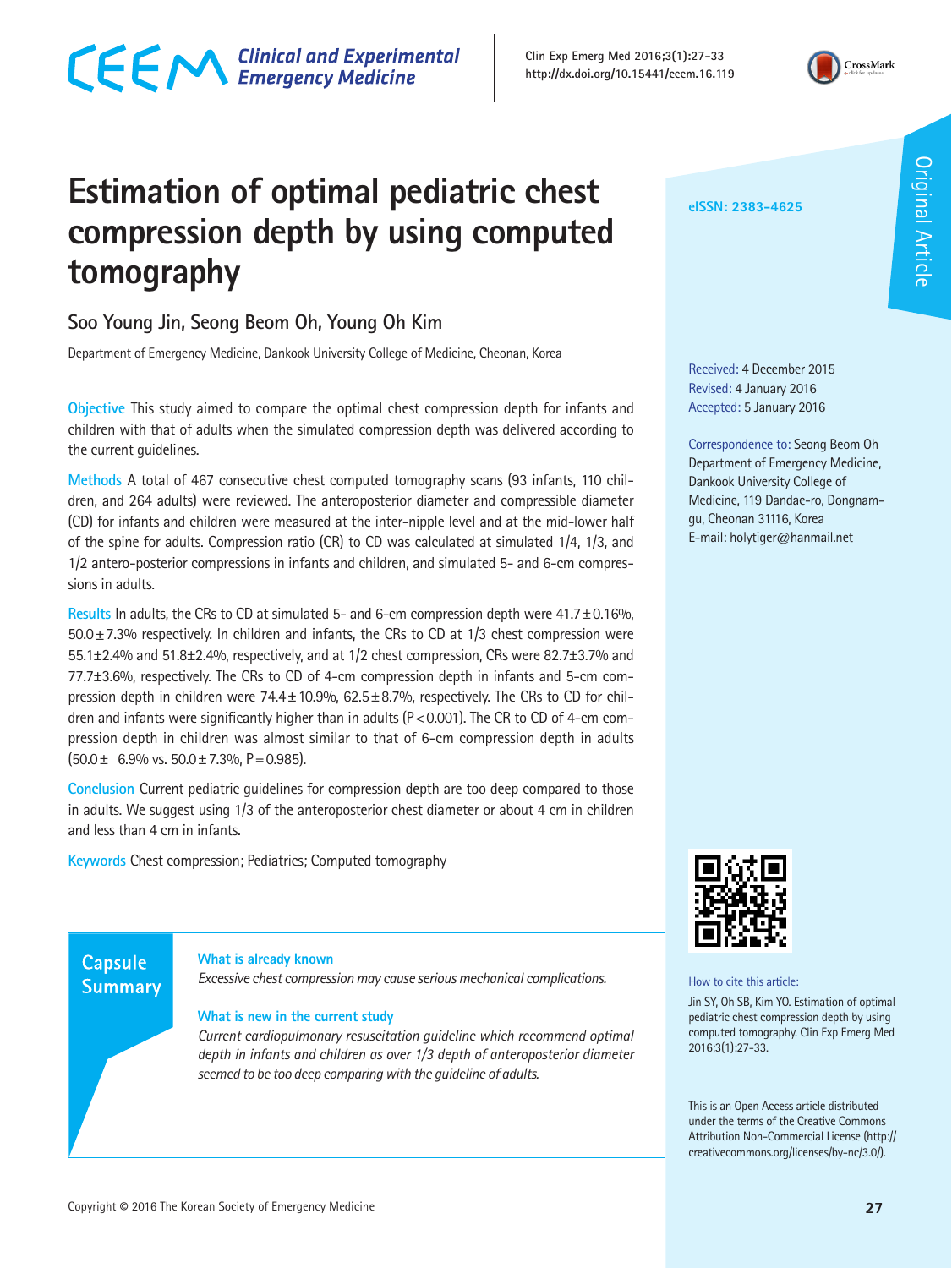# **CEEM INTRODUCTION**

Closed-chest compression—a crucial factor during cardiopulmonary resuscitation (CPR)—is related to cardiac output and coronary perfusion pressure, and can directly affect a victim's survival. It has been well established in previous studies that proper chest compression is highly associated with high survival rates of cardiac arrest patients.1-4 Too shallow compression depth can reduce cardiac output and coronary perfusion pressure, which can impede survival from sudden cardiac arrest. Since Kouwenhoven et al.5 first introduced the closed-chest compression in 1960, the optimal rate and depth for chest compressions have been evaluated by numerous physicians. Based on evidence that deeper compression depths have shown better outcomes compared to shallower compression depths, the 2010 international CPR guidelines recommend that rescuers should perform chest compressions over 5 cm depth. Recently, Hellevuo et al.<sup>6</sup> reported that intra-organ injuries were more frequent among arrest patients by the rescuer group who performed too deep chest compressions compared to the rescuer group who performed less deep chest compressions. Excessively forceful chest compressions can cause various mechanical complications such as rib, sternal, or clavicular fractures; flail chest; lung damages to the pneumothorax, pneumomediastium, hemothorax; lung contusion; or abdominal injuries such as liver laceration or spleen injury.<sup> $7-12$ </sup> In some cases, critical cardiovascular complications including coronary artery dissection ruptures, myocardial rupture, and aortic dissection were also reported.<sup>13</sup> Overall, cardiac injury from CPR is directly induced by too deep chest compressions; therefore, maintaining optimal compression depth during CPR is very important to prevent these deadly complications.

Some studies have investigated optimal compression depth to prevent serious complications from too deep compressions; however, there is a lack of evidence for optimal chest compression depth for infants and children CPR, therefore guidelines are not been well established for these populations.<sup>14-16</sup> Currently, most South Korean physicians perform CPR according to the American Heart Association (AHA) CPR guidelines and were trained in CPR in programs that were established from the AHA guidelines. The 2005 AHA guidelines recommend an optimal compression depth between 1/3 and 1/2 of the thoracic depth for infants and children.17 The 2010 guidelines changed the optional depth guideline to over 1/3 of thorax depth for infants (approximately 4 cm) and children (approximately 5 cm).<sup>18</sup> Although the 2005 AHA guideline of 1/2 of thorax depth was dropped in the 2010 AHA guideline, this recent guideline still allows the 1/2 of thorax depth to be permeable compression depth because this guideline only mentioned the lower limit of optimal compression depth.

The purpose of this study was to evaluate the accuracy of the 2010 AHA guideline recommendation for correct compression depth for infants and children, and assess the optimal depth for infants and children by comparing the depth rate of adults and children with the computed tomography (CT) analysis.

## **METHODS**

#### **Study design**

This retrospective study used radiographic data from 206 children aged 0 to 8 years who were tested by using chest CT between January 2010 and December 2013. Children with pectus excavatum, chest/lung hypoplasia ( $n=3$ ) were excluded resulting in a total of 203 children that were included in this study. In addition, 264 non-traumatic adult patients who were tested by using chest CT were enrolled in the study for the comparison.

The anteroposterior diameter (APD) of the thorax was measured by cross-section analysis of the chest CT. According to the 2010 AHA guidelines, APDs were measured below the spine across the nipple line in infants. For children, APDs were measured at the mid-lower portion of the spine.<sup>18</sup> In this study, the APD was measured by calculating the compressible diameter (CD; i.e., compressing diameter), defined as the distance from the skin to spine; and incompressible diameter (ICD; i.e., non-compressing diameter), defined as the distance from the spine to back separately (Fig. 1). Each 1/4, 1/3 and 1/2 of APD in the infant and children were measured from the CT first, and each compression ratio (CR)



**Fig. 1.** Computed tomography scan demonstrating axial image at the mid sternal level and method for calculating compressible, incompressible diameter and antero-posterior diameter. We calculated the compressible diameter by measuring a line drawn perpendicularly from the skin anteriorly to the anterior vertebral body.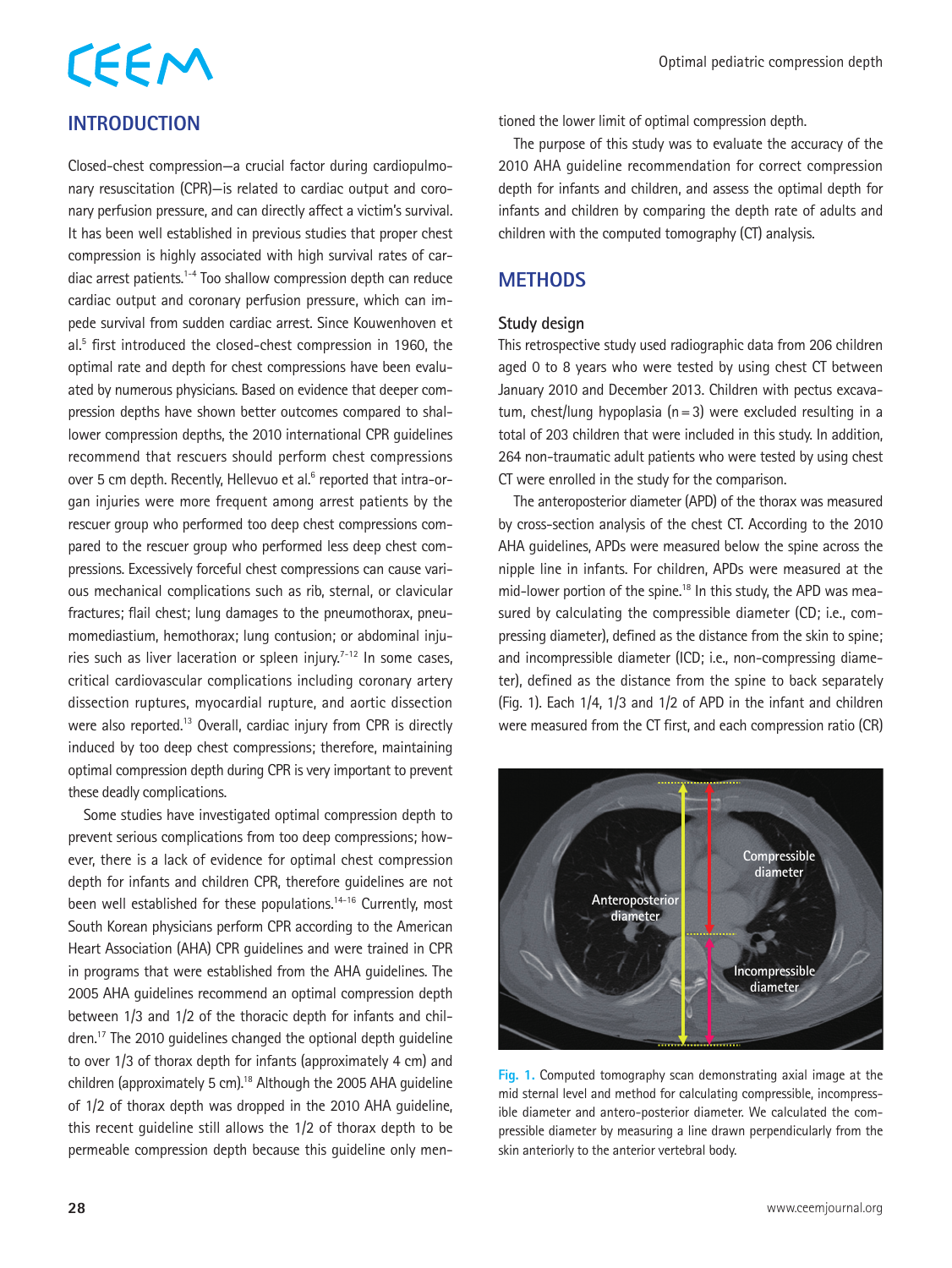was calculated for the measured APD according to the 2010 AHA neonatal and children compression depth guideline, which is 4 and 5 cm, respectively. In adults, APD and CD were measured from the CT first, and then each CR was calculated according to the 2010 AHA adult compression depth guideline, which is 5 and 6 cm, respectively. CRs of adults were compared with those of infants and children. In addition, we analyzed the compression depth in infants and children, which were well matched with the CR of CD when adults compressed the chest with 5 to 6 cm depth. Compression depth values were sorted and found to be related to excessively decreased residual APD from the calculated residual CD.

#### **Data analysis**

Statistical analyses were performed using IBM SPSS Statistics ver. 21.0 (IBM Corp., Armonk, NY, USA). Normally distributed data were presented as mean and standard deviation, and the independent Student's t-tests was used to compare normally distributed data between the 2 groups, and one-way ANOVA was used among the 3 groups. An alpha level of 0.05 for this two-tailed test was considered statistically significant.

## **RESULTS**

#### **Baseline characteristics of subjects**

Enrolled subjects ( $n=467$ ) included 93 infants, 110 children, and 264 of adults. The mean age was approximately 4 months in the

|  | Table 1. General characteristics of the subjects |  |
|--|--------------------------------------------------|--|
|  |                                                  |  |

| Group                         | No. | Male      | Age (yr)        |
|-------------------------------|-----|-----------|-----------------|
| Infant $( \leq 1 \text{ yr})$ | 93  | 47(50.5)  | $0.31 + 0.34$   |
| Child ( $>1$ and $\leq 8$ yr) | 110 | 66 (60.0) | $4.3 + 2.1$     |
| Adult ( $\geq$ 18 yr)         | 264 | 155(58.7) | $41.5 \pm 11.9$ |

Values are presented as n  $(%)$  or mean  $\pm$  standard deviation.

#### **Table 2. APD and CD according to the subgroup**

# CEEM

infants, 4.3 years in the children, and 41.5 years in the adults. The percentage of male subjects was 50.5%, 60.0%, and 58.7% in the infants, children, and adults, respectively (Table 1).

#### **APD, CD, and CR in each study group**

There was no significant difference in APD between the male and female infants (87.9 vs. 83.9 mm,  $P = 0.243$ ) (Table 2). There was no significant difference in CD between the male and female infants (56.4 $\pm$ 9.8 vs. 53.8 $\pm$ 8.0 mm, P = 0.166). There was no significant difference in CR for APD between the male and female infants (64.4% vs. 64.5%,  $P = 0.915$ ). APD of children was larger in the male than in the female subjects (138.6 vs. 128.0 mm, P<0.001), and CD was larger in the male subjects  $(84.5 \pm 11.1 \text{ vs.})$  $77.1 \pm 10.8$  mm, P < 0.001). However, there was no significant difference in CR for APD between the male and female children (61.0 $\pm$ 2.2% vs. 60.1 $\pm$ 2.6%, P=0.082). In adults, APD was significantly larger in the men than in women (212.2 vs. 199.1 mm, P<0.001) and CD was larger in the men (125.3 vs. 118.1 mm, P<0.001). However, there was no significant difference in CR for APD between the male and female adults (58.9% vs. 59.1%, P=0.527). There was a significant difference in APD and CD between both sexes in the children and adults, but there was no significant difference in CR for APD in all groups. Otherwise, there were significant differences in CR for APD among the infant, children, and adults. CR for APD was highest in the infant and lowest in the adults  $(P < 0.001)$ .

#### **CR for 1/4, 1/3, 1/2 of APD in the infant and children**

Table 3 shows the CD in each sex and age population under the assumption of chest compression with 1/4, 1/3, and 1/2 depth of APD in the infants an children. For compressions with 1/3 depth of APD in infants, its calculated depth was 29.3 mm in male and 28.0 mm in female infants. For compressions with 1/3 depth of

| Group  | Variable                 | Total <sup>a)</sup> | Male             | Female           | $P$ -value $b$ ) |
|--------|--------------------------|---------------------|------------------|------------------|------------------|
| Infant | APD (mm)                 | $85.9 \pm 16.3$     | $87.9 \pm 17.0$  | $83.9 \pm 15.4$  | 0.243            |
|        | $CD$ (mm)                | $55.1 \pm 9.0$      | $56.4 \pm 9.8$   | $53.8 \pm 8.0$   | 0.166            |
|        | CD/APD (%)               | $64.4 \pm 2.8$      | $64.4 \pm 2.4$   | $64.5 \pm 3.3$   | 0.915            |
| Child  | APD (mm)                 | $134.3 \pm 16.8$    | $138.6 \pm 17.1$ | $128.0 + 14.3$   | < 0.001          |
|        | $CD$ (mm)                | $81.5 \pm 11.5$     | $84.5 \pm 11.1$  | $77.1 \pm 10.8$  | < 0.001          |
|        | CD/APD (%)               | $60.6 \pm 2.6$      | $61.0 \pm 2.2$   | $60.1 \pm 2.6$   | 0.082            |
| Adult  | APD (mm)                 | $206.8 \pm 22.5$    | $212.2 \pm 19.4$ | $199.1 \pm 24.3$ | < 0.001          |
|        | $CD$ (mm)                | $122.3 \pm 16.5$    | $125.3 \pm 14.8$ | $118.1 \pm 18.0$ | < 0.001          |
|        | CD/APD (9 <sub>0</sub> ) | $59.0 \pm 2.9$      | $58.9 \pm 2.7$   | $59.1 \pm 3.1$   | 0.527            |

Values are presented as mean±standard deviation. CD/APD showed statistically significant difference between infant vs child, child vs adult, and infant vs adult (All  $P < 0.001$ ).

APD, anteroposterior diameter; CD, compressible diameter.

a)Male and female. b)Comparison between male and female using t-test.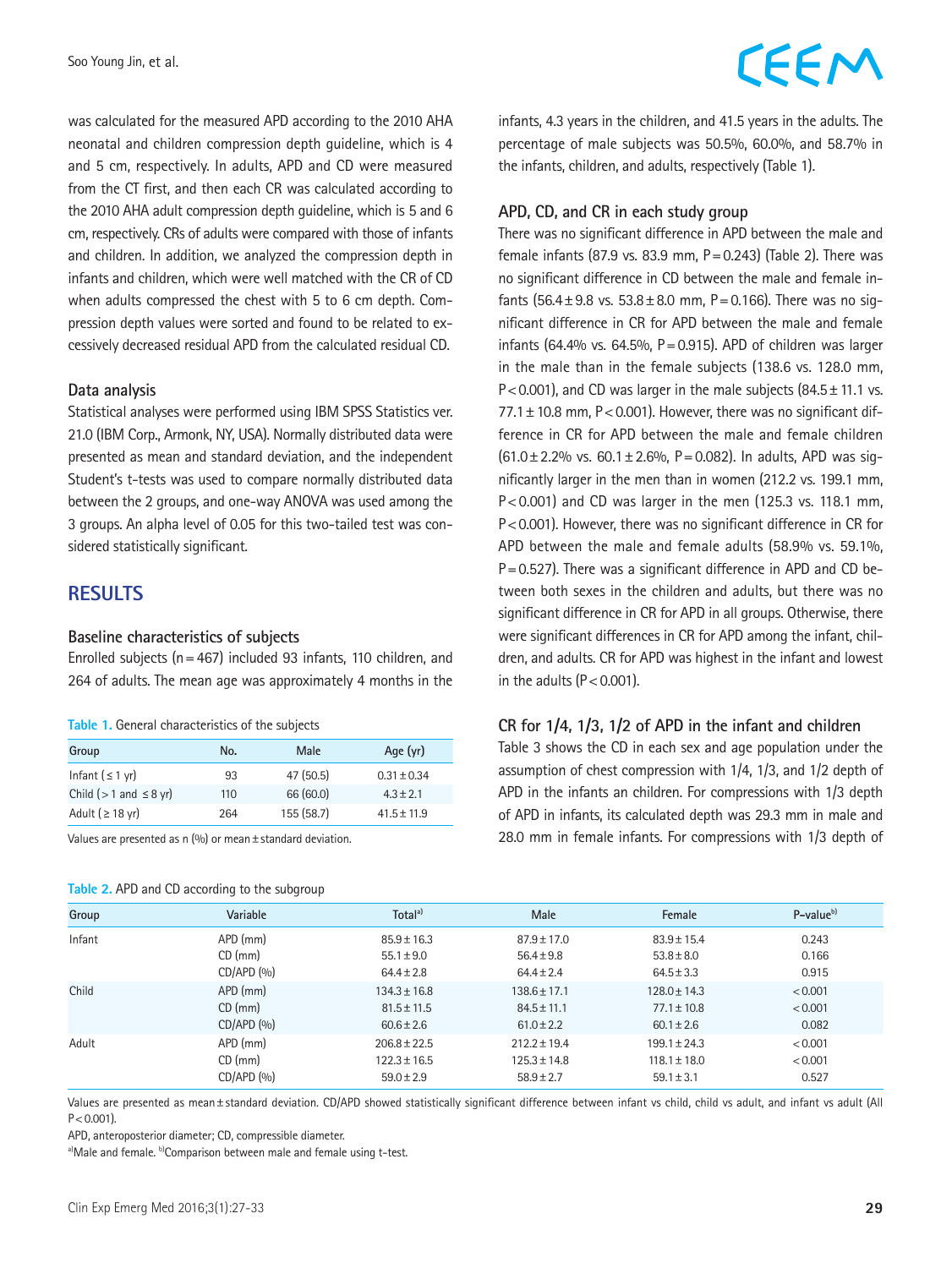# EEM

**Table 3.** Compression diameter according to 1/4, 1/3, and 1/2 compression depth of APD in pediatric patients

| Group  | Compression<br>depth (mm) | Total <sup>a</sup> | Male           | Female         | $P-valueb$ |
|--------|---------------------------|--------------------|----------------|----------------|------------|
| Infant | 1/4 of APD                | $21.5 \pm 4.1$     | $22.0 \pm 4.3$ | $21.0 \pm 3.9$ | 0.243      |
|        | 1/3 of APD                | $28.6 + 5.4$       | $29.3 + 5.7$   | $28.0 + 5.1$   | 0.242      |
|        | 1/2 of APD                | $43.0 \pm 8.1$     | $43.9 \pm 8.5$ | $41.9 \pm 7.7$ | 0.243      |
| Child  | 1/4 of APD                | $33.6 \pm 4.2$     | $34.6 \pm 4.3$ | $32.0 \pm 3.6$ | 0.001      |
|        | 1/3 of APD                | $44.8 \pm 5.6$     | $46.2 \pm 5.7$ | $42.7 + 4.7$   | 0.001      |
|        | 1/2 of APD                | $67.2 + 8.4$       | $69.3 + 8.5$   | $64.0 + 7.1$   | 0.001      |

Values are presented as mean±standard deviation.

APD, anteroposterior diameter.

a)Male and female. b)Comparison between male and female using t-test.

**Table 4.** Compression ratios to the CDs according to 1/4, 1/3, and 1/2 compression depth of APD in pediatric patients

|        | Group Compression ratio (%) | Total <sup>a)</sup> | Male           | Female         | $P-valueb$ |
|--------|-----------------------------|---------------------|----------------|----------------|------------|
| Infant | 1/4 of APD to CD            | $38.9 + 1.8$        | $38.9 + 1.5$   | $38.9 + 2.1$   | 0.978      |
|        | 1/3 of APD to CD            | $51.8 \pm 2.4$      | $51.8 \pm 2.0$ | $51.8 \pm 2.7$ | 0.991      |
|        | 1/2 of APD to CD            | $77.7 + 3.6$        | $77.7 \pm 2.9$ | $77.7 + 4.1$   | 0.994      |
| Child  | 1/4 of APD to CD            | $41.3 \pm 1.8$      | $41.1 \pm 1.5$ | $41.7 + 2.2$   | 0.067      |
|        | 1/3 of APD to CD            | $55.1 + 2.4$        | $54.8 + 2.0$   | $55.6 + 2.9$   | 0.067      |
|        | 1/2 of APD to CD            | $82.7 + 3.7$        | $82.1 \pm 3.0$ | $834+44$       | 0.068      |

Values are presented as mean±standard deviation.

CD, compressible diameter; APD, anteroposterior diameter.

a)Male and female. b)Comparison between male and female using t-test.

**Table 5.** Compression ratios to APD and CD of the several recommended compression depths according to groups

| Group  | Compression ratio (%) | Total <sup>a)</sup> | Male           | Female         |
|--------|-----------------------|---------------------|----------------|----------------|
| Infant | 4 cm to APD           | $48.1 \pm 8.0$      | $47.1 \pm 8.2$ | $49.1 \pm 7.6$ |
|        | 4 cm to CD            | $74.4 \pm 10.9$     | $72.9 + 11.4$  | $75.9 + 10.2$  |
| Child  | 5 cm to APD           | $37.8 \pm 4.5$      | $366+44$       | $39.5 \pm 4.1$ |
|        | 5 cm to CD            | $62.5 \pm 8.7$      | $602 + 79$     | $66.1 \pm 8.7$ |
| Adult  | 5 cm to APD           | $24.5 \pm 2.8$      | $23.7 \pm 2.2$ | $25.5 \pm 3.2$ |
|        | 5 cm to CD            | $41.7 + 6.1$        | $40.5 + 4.9$   | $43.4 \pm 7.1$ |
|        | 6 cm to APD           | $29.4 \pm 3.4$      | $28.5 \pm 2.6$ | $30.6 \pm 3.9$ |
|        | 6 cm to CD            | $50.0 \pm 7.3$      | $48.6 \pm 5.9$ | $52.1 \pm 8.5$ |

Values are presented as mean±standard deviation.

APD, anteroposterior diameter; CD, compressible diameter. a)Male and female.

**Table 6.** Comparison of the CRs between pediatrics and adult

APD in the children, its calculated depth was 46.2 mm in male and 42.7 mm in female children. Table 4 shows the CRs in each calculated compression depth. In infants, the chest was compressed at 38.9% of CR in both sexes when compression depth was 1/4 of APD. When compression depth was 1/3 of APD, the chest was compressed at 51.8% of CR in both sexes. When compression depth was 1/2 of APD, the chest was compressed at 77.7% of CR in sexes.

In children, the chest was compressed at 41.3% of CR in both sexes when compression depth was 1/4 of APD. When compression depth was 1/3 of APD, the chest was compressed at 55.1% of CR in both sexes. When compression depth was 1/2 of APD, the chest was compressed at 82.7% of CR in both sexes.

Because CR for APD in children was smaller than that in infants (60.6% vs. 64.4%), higher CR was shown in the children.

## **CR for 4 cm of APD in the infant, 5 cm of APD in children, and 6 cm of APD in adults**

When compression depth was 4 cm in the infant according to 2010 AHA guideline, the chest was compressed at 72.9% of CR in males and 75.9% of CR in females. When compression depth was 5 cm in children, the chest was compressed at 36.9% of APD in males and 39.5% of APD in females. CR was 60.2% of APD in males and 66.1% of APD in females (Table 5). Otherwise, when compression depth was 5 cm of the lowest limit for adults, the chest was compressed at 23.7% of APD in males and 25.5% of APD in females. CR was 40.5% of APD in adult males and 43.4% of APD in females. When compression depth was 6 cm of the highest limit for adults according to European Resuscitation Council guideline, the chest was compressed at 28.5% of APD in males and 30.6% of APD in females. CR was 48.6% of APD in adult males and 52.1% of APD in females. Therefore, CR was highest at 4 cm for infant, 5 cm for children, and 6 cm for adults and 5 cm of adults were followed.

| Group  | CR(%)              | $Mean \pm SD$   | Adult                    |                          | $P-valuea$ |
|--------|--------------------|-----------------|--------------------------|--------------------------|------------|
|        |                    |                 | CR of 6 cm to CD         | CR of 5 cm to CD         |            |
| Infant | 1/4 of APD to CD   | $38.9 \pm 1.8$  | -                        | $41.7 \pm 6.1$           | < 0.001    |
|        | 1/3 of APD to CD   | $51.8 \pm 2.4$  | $50.0 \pm 7.3$           | $\overline{\phantom{0}}$ | < 0.001    |
|        | 1/2 of APD to CD   | $77.7 \pm 3.6$  | $50.0 \pm 7.3$           | $\overline{\phantom{0}}$ | < 0.001    |
|        | 4 cm to CD         | $74.4 \pm 10.9$ | $50.0 \pm 7.3$           | $\overline{\phantom{0}}$ | < 0.001    |
| Child  | 1/4 of APD to CD   | $41.3 \pm 1.8$  | $\overline{\phantom{0}}$ | $41.7 \pm 6.1$           | 0.563      |
|        | 1/3 of APD to CD   | $55.1 \pm 2.4$  | $50.0 \pm 7.3$           | $\overline{\phantom{0}}$ | < 0.001    |
|        | $1/2$ of APD to CD | $82.7 \pm 3.7$  | $50.0 \pm 7.3$           | $\overline{\phantom{m}}$ | < 0.001    |
|        | 5 cm to CD         | $62.5 \pm 8.7$  | $50.0 \pm 7.3$           | $\overline{\phantom{0}}$ | < 0.001    |
|        | 4 cm to CD         | $50.0 \pm 6.9$  | $50.0 \pm 7.3$           | $\overline{\phantom{0}}$ | 0.985      |

CR, compression ratio; SD, standard deviation; CD, compressible diameter; APD, anteroposterior diameter.

a)Comparison between infant or child and adult using t-test.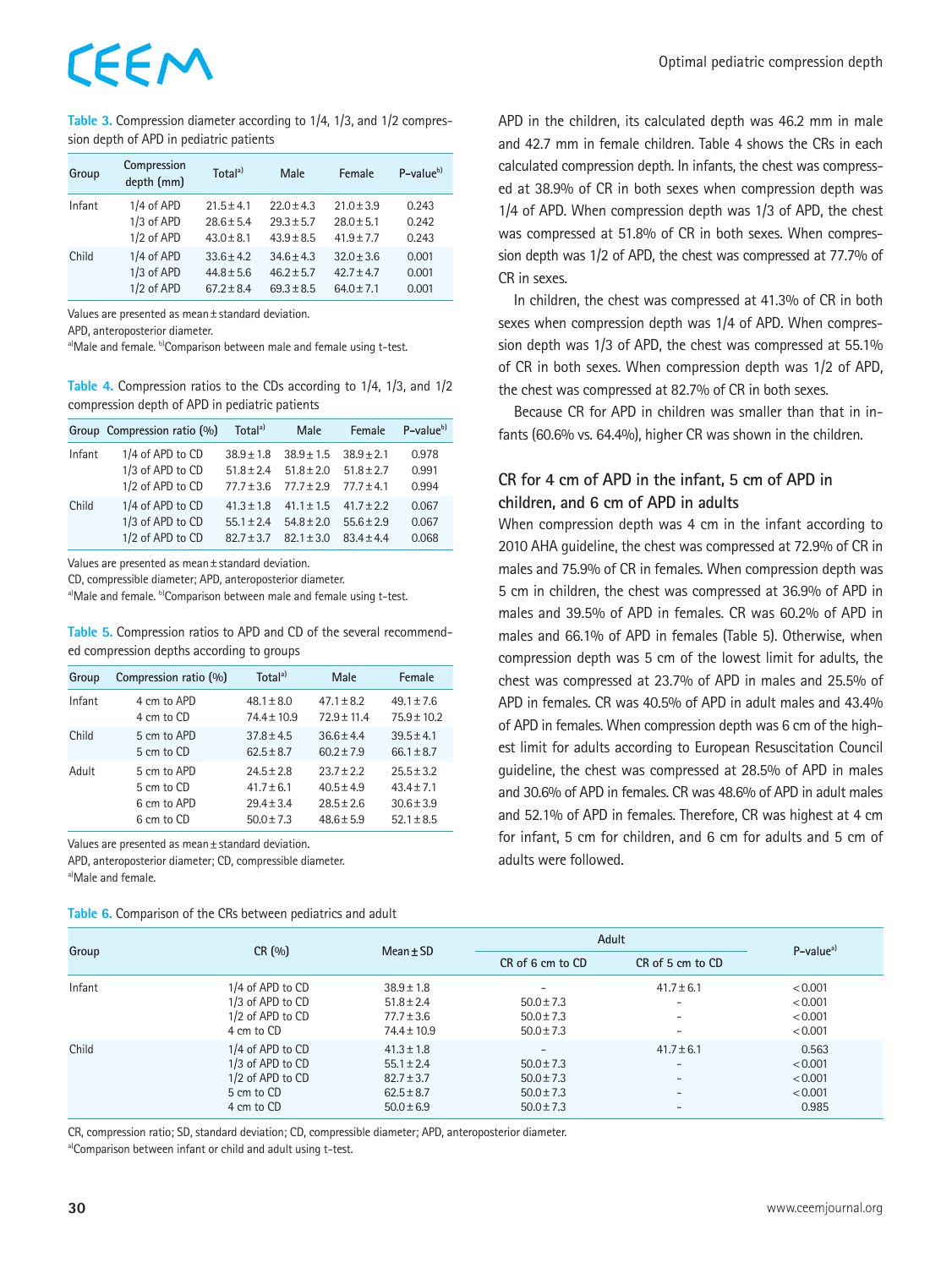# CEEM

## **Comparisons of the CR among the infant, children, and adults** (Table 6)

The CR of APD was compared with 1/4, 1/3, 1/2 depth of infants and children, 4 cm depth in infants, and 5 cm depth in children to that of 6 cm depth in adults. The CR of APD in 1/3 and 1/2 depth in infants and children was higher than that in 6 cm depth in adult ( $P < 0.001$ ). The CR of APD in 4 cm depth in infants and 5 cm depth in children was higher than that in 6 cm depth in adults as well ( $P < 0.001$ ). The CR in  $1/2$  depth in children is highest among all calculated CRs, and CR in 1/2 depth in infants, 4 cm depth in infants, 5 cm depth in children, 1/3 depth in children, 1/3 depth in infants, 6 cm depth in adults, and 5 cm depth in adults were followed in order. Otherwise there was no difference in CR of APD between the 5 cm depth and 1/4 depth in children (41.7% vs. 41.3%,  $P = 0.563$ ).

### **Residual CD after compressions with 1/4, 1/3, 1/2, 4, and 5 cm of APD in the infants and children** (Table 7)

When compression depth was 1/2 of APD in infant, residual CD was less than 1 cm in 10 (10.8%) patients, and others showed less 2 cm of residual CD. When compression depth was 1/3 and 1/4 of APD, all residual CDs were higher than 2 cm. However, when compression depth was 4 cm of APD in infants, residual CD was less than 1 cm in 35 (37.6%) patients. Too deep compressions may be delivered when a rescuer compresses the chest with 4 cm depth of APD according to the 2010 AHA guidelines in infants.

When the compression depth was 1/2 of APD in children, the residual CD was less than 1 cm in 19 (17.3%) patients, and 81 (73.6%) showed 1 to 2 cm of residual CD. When rescuers compressed the chest with 5 cm depth of APD in children according to the 2010 AHA guidelines, the residual CD was less than 1 cm in only 1 patient, but 19 showed 1 to 2 cm of residual CD.

|  | Table 7. Residual compressible diameter according to compression depths |  |  |  |
|--|-------------------------------------------------------------------------|--|--|--|
|  |                                                                         |  |  |  |

| Group  |                      | Residual compressible diameter |                    |                     |  |  |
|--------|----------------------|--------------------------------|--------------------|---------------------|--|--|
|        | Compression<br>depth | $Mean \pm SD$<br>(mm)          | $<$ 1 cm.<br>n(90) | $1 - 2$ cm.<br>n(%) |  |  |
| Infant | 1/4 of APD           | $33.6 + 5.1$                   | $\Omega$           | $\Omega$            |  |  |
|        | $1/3$ of APD         | $26.4 + 3.9$                   | $\Omega$           | $\Omega$            |  |  |
|        | $1/2$ of APD         | $12.1 \pm 2.2$                 | 10 (10.8)          | 83 (89.2)           |  |  |
|        | 4 cm                 | $15.1 \pm 9.0$                 | 35(37.6)           | 31(33.3)            |  |  |
| Child  | 1/4 of APD           | $47.9 \pm 7.6$                 | $\Omega$           | $\Omega$            |  |  |
|        | $1/3$ of APD         | $36.7 + 6.4$                   | $\Omega$           | $\Omega$            |  |  |
|        | 1/2 of APD           | $14.4 \pm 4.2$                 | 19 (17.3)          | 81 (73.6)           |  |  |
|        | 4 cm                 | $41.5 \pm 11.5$                | $\Omega$           | 1(0.9)              |  |  |
|        | 5 cm                 | $31.5 \pm 11.5$                | 1(0.9)             | 19 (17.3)           |  |  |

APD, anteroposterior diameter; SD, standard deviation.

### **DISCUSSION**

This study analyzed the real CDs and CRs in various recommendations for compression depth after dividing by compression possible diameter and compression impossible diameter using the chest CT. Some previous studies sought to determine the optimal chest compression depth. However, the study samples were too small and included mainly western populations, and did not consider the anatomical compression depth that could not be compressed.15,16

This study showed the approximate APD of chest and values of CRs in adults, children, and infants. There was no significant difference in the CR for total APD between males and females despite significant differences in APD and CRs between children and adults. This may be used as a guideline for comparing the corrected depth of chest compression between male and female subjects. There was a significant difference in the CR for APD among each population. The CR in children was similar to that in adults but smaller than that in infants; therefore, deeper chest compressions may be delivered in children than in infants if chest compressions are performed according to the guideline of constant CR for APD. Thoracic spine growth is faster in children compared to that in infants; therefore, CR for APD may be lower in children than in infants.

The 2010 AHA CPR guideline recommends that optimal chest compression depth should be over 5 cm, and 2010 European Resuscitation Council CPR guideline recommends that corrected compression depth is 5 to 6 cm.<sup>19</sup> According to the comparative results of the CR in children and infants with a CR of 6 cm depth of adults, CR of 1/2, 1/3, and 4 cm in infants and 1/2, 1/3, 5 cm in children were higher than that of adults with 6 cm compression depth. This demonstrated that deeper chest compressions were performed in infants and children than in adults. CR for CD was 74.4% in 4 cm compression depth in infants, and then this was similar with that of 1/2 depth in infants (77.7%) and higher than that of 6 cm depth in adults (50.0%). Approximately 1.5 times of compression depth in adults were delivered to the infants.

In comparison between adults and infants using the calculation of CR for CD, 1/3 depth of infant was matched well with 6 cm depth of adult. There was similar CR in both groups (51.8% vs. 50.0%), however statistically deeper compressions were delivered in 1/3 depth of infants than in adults with 6 cm depth.

In children, CR in 1/3 of depth was higher than in adults with 6 cm depth (55.1% vs. 50.0%). Relatively more forceful compressions were delivered in the children. In addition, CR in children with 5 cm depth was 62.5%. Approximately 1.2 times of compression depth in adults with 6 cm depth (62.5%) were delivered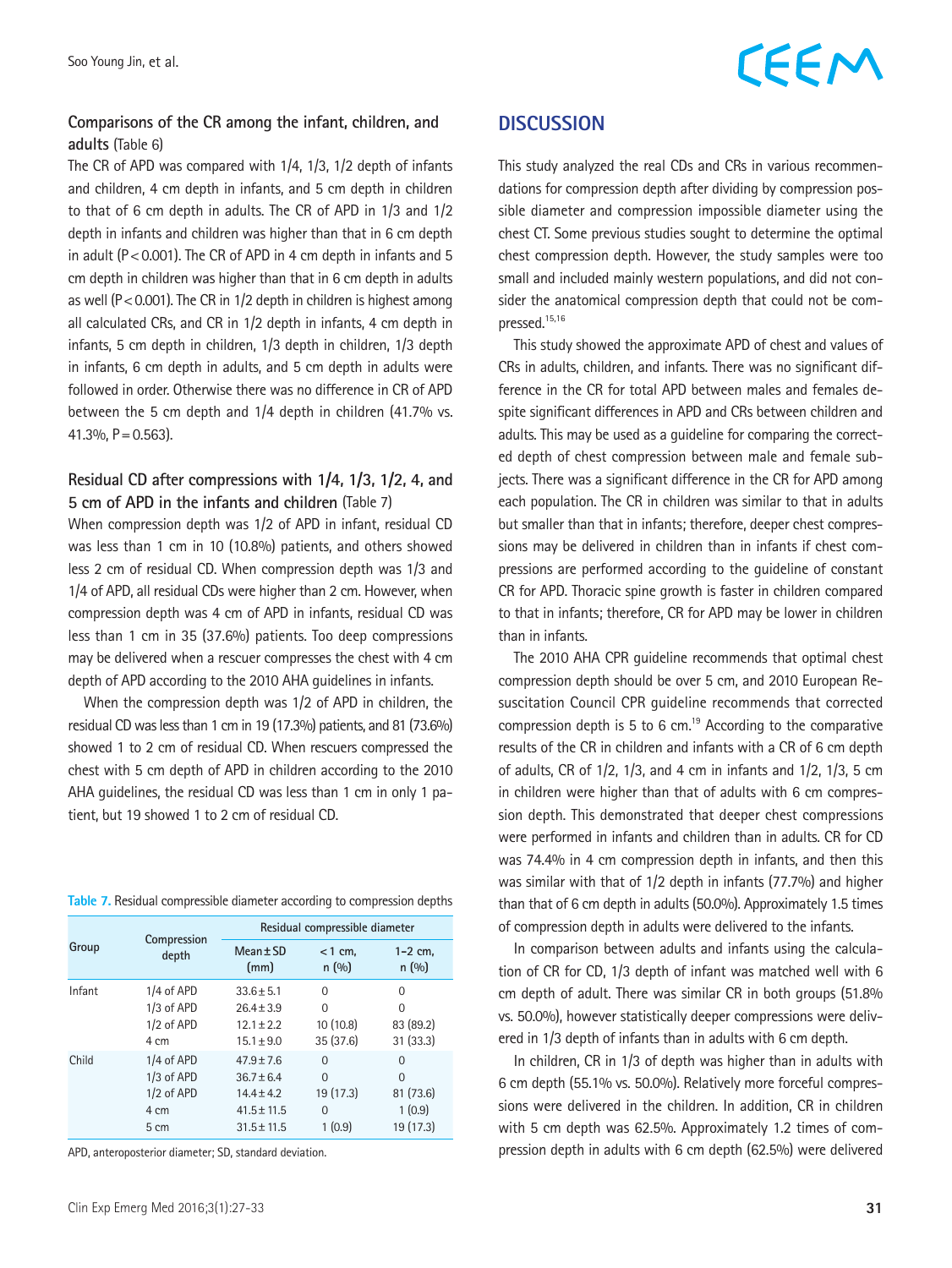# CEEM

in the children. If the 4 cm depth compared to the infant guideline was delivered in children, CR was matched well with that in 6 cm depth of adults (50.0%). The guideline of 4 cm depth in children seemed to be well correlated with the adult guidelines.

In this study, we defined that too deep compressions can cause mechanical injury as residual CD of lesser 2 cm after chest compressions, because the sum of the total thorax wall and total APD of heart was measured as 2 cm. Therefore, chest compressions, which can reduce residual CD by 2 cm may cause the cardiac contusions and possible impaired cardiac function after recovery of spontaneous circulations. This is because of the high possibility of direct collision between the anterior and posterior walls of the heart.

When the compression depth is 4 cm in infants, the mean residual CD was 15 mm and lesser than 2 cm of residual CD occurred in 71% among them. This means that chest compression with 4 cm depth in infants was too deep and may lead to a high risk of fatal internal organ damage. When the compression depth is 1/2 of APD in infants, lesser than 2 cm of residual CD occurred in most infants. Otherwise when compression depth is 5 cm in children, lesser than 2 cm of residual CD occurred in 20 (18.2%) of which, all were lesser than 2 years old, except in one child. This may be because some children have a body frame similar to that of infants. We could therefore consider that the infant guidelines may be more useful in children younger than 2 years. If the compression depth is 1/2 of APD in children, the residual CD was 2 cm less occurred in 99 (90.0%). This guideline may lead to a high risk of fatal internal organ damage in infants.

When the compression depth is 1/4 of APD in children and infants, CR for CD was lesser than that in adults with 6 cm depth, but similar to that in the adults with 5 cm depth (5 cm in adults vs. 1/4 of children vs. 1/4 of infants was 41.7% vs. 41.3% vs. 38.9%).

This result was well correlated with those of other previous studies, which demonstrated that 1/2 depth of APD seemed to be too deep.15,16 The 2010 AHA guideline omitted guidance of 1/2 depth of APD in children and infants and recommended over 1/3 depth of APD as optimal compression depth guideline. However, there was a possibility that too deep compressions could be delivered by using the 1/3 depth guideline. In addition, the guideline of 4 cm depth in infants and 5 cm in children may cause internal organ injury.

According to the 2010 CPR guideline, the more forceful, faster, and over 1/3 depth, deeper chest compressions than 1/3 depth of APD may be delivered. Chest compressions with 1/2 depth of APD may be delivered in some small infants or children because there was scant difference between the 1/2 depth and 1/3 depth. Therefore, the current guideline of over 1/3 compression depth in children and infants may lead to too deep and forceful compression

and fatal internal organ injury in some patients; this is because the guidelines did not consider variations in patients anatomy and the strength of the person providing compression. Some modification of guidelines for reliable compression depth in infant and children are needed in the future.

This study showed that 4 cm depth of children had similar CR with that in adult with 6 cm depth. We believed that the guideline of 4 cm depth in children seemed to be more suitable than previous guideline of 5 cm depth, and over 1/4 depth of APD may also be more suitable than 1/3 depth. Along with the case of children, too deep chest compressions were delivered according to the current 2010 guideline in infants. Guideline of 1/4 to 1/3 in infant seemed to be more suitable than the previous guideline of over 1/3 depth.

The study has limitations. First, this study was retrospectively performed in one university hospital. The sample size was small and study result may be limited to generalize the fact. Second, mainly patients were enrolled. Healthy subjects were not enrolled; relatively small sized subjects who were chronically or acutely ill were included. However, we excluded children with congenital chest anomalies and most children had mainly pneumonia or aortic disease, which may reduce the bias. Third, there was possible bias of measuring the diameter form variance of respirations. There was some difference in chest diameter between the inspiration and expiration. This difference may be small because of small tidal volume in infants and children. Fourth, the mean age of the infants was 4 months. Many small infants were included, the measured APD may be small.

The current 2010 CPR guideline, which recommends optimal depth in infants and children as over 1/3 depth of APD (4 cm in infants and 5 cm in children) seems to be too deep when compared to adult guidelines. Therefore, chest compressions under the 2010 guideline may cause fatal internal organ damage. Considering the adult guidelines, lesser than 1/3 depth of APD (4 cm) seemed to be more suitable in children and lesser than 1/3 depth of APD seemed to be more suitable in infants to avoid serious internal organ injury.

# **CONFLICT OF INTEREST**

No potential conflict of interest relevant to this article was reported.

# **ACKNOWLEDGMENTS**

This work was supported by grant number R000122311 from Dankook University.